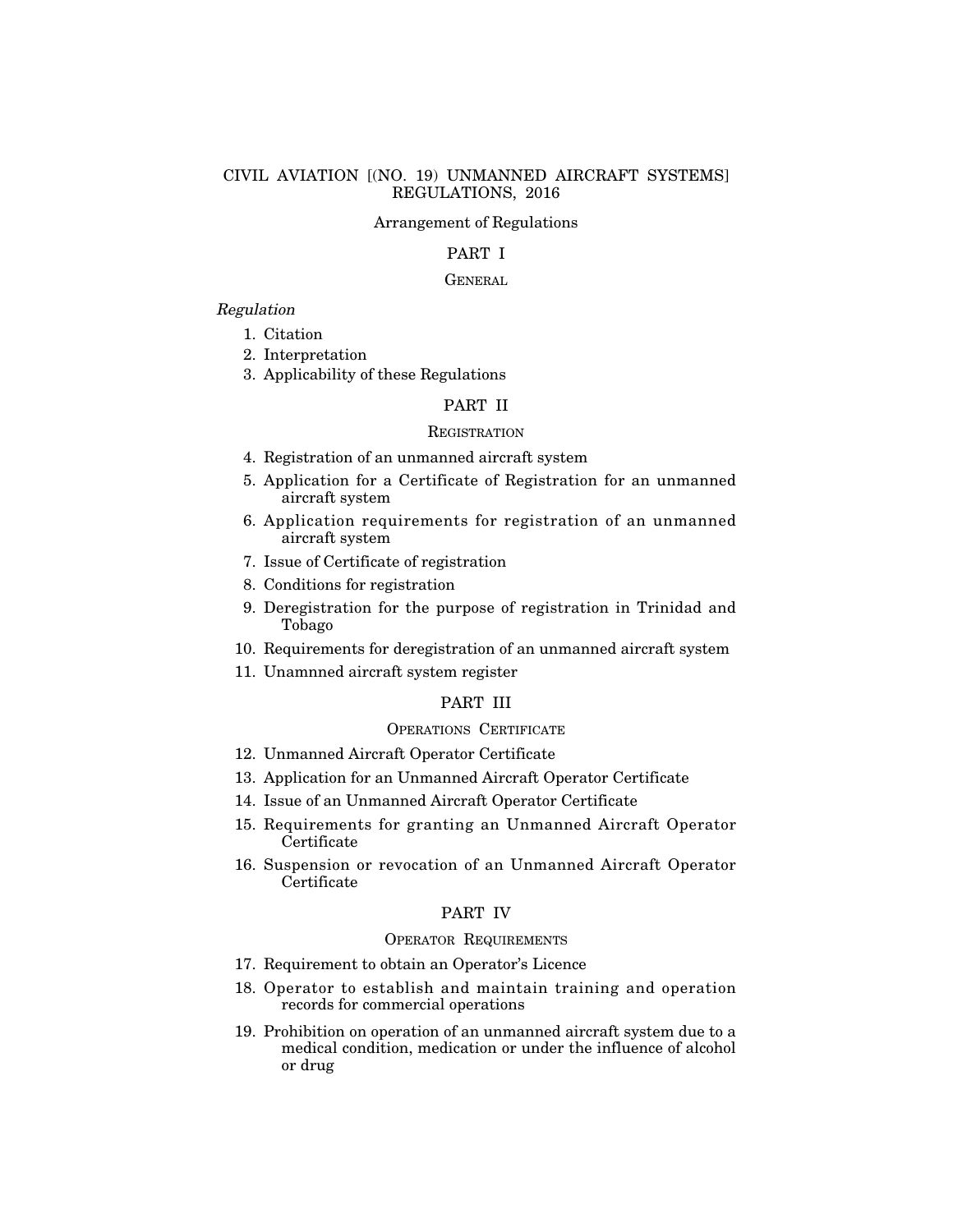# PART V

#### NATIONALITY AND REGISTRATION MARKINGS

- 20. Requirement for the display of nationality and registration markings
- 21. Requirement to display nationality and registration markings
- 22. Nationality and Registration markings
- 23. Removal of nationlaity and registration markings after sale of unmanned aircraft system

## PART VI

#### **AIRWORTHINESS**

24. Airworthiness of an unmanned Aircraft system

#### PART VII

#### **OPERATIONS**

- 25. Documents for inspection by the Authority
- 26. Operator to inform Air Traffic Control if control of the unmanned aircraft system is lost
- 27. Operator to make accident report
- 28. Responsibilities of operator during operations
- 29. Operator required to keep unmanned aircraft in visual sight
- 30. Use of an observer
- 31. Operator may apply to the Authority to conduct BVLOS operations
- 32. Operation of multiple unmanned aircraft systems
- 33. Operations over person
- 34. Operational Areas
- 35. Operations over private property
- 36. Operations by persons exercising law enforcement
- 37. Operations over public property

## PART VIII

## UNMANNED AIRCRAFT CLUB

- 38. Registration of an Unmanned Aircraft Club
- 39. Application for the formation of an Unmanned Aircraft Club
- 40. Requirements for registering as an Unmanned Aircraft Club
- 41. Issue, suspension and revocation of an Unmanned Aircraft Club Certificate
- 42. Authority to conduct surveillance on unmanned aircraft club activities
- 43. Unmanned Aircraft Club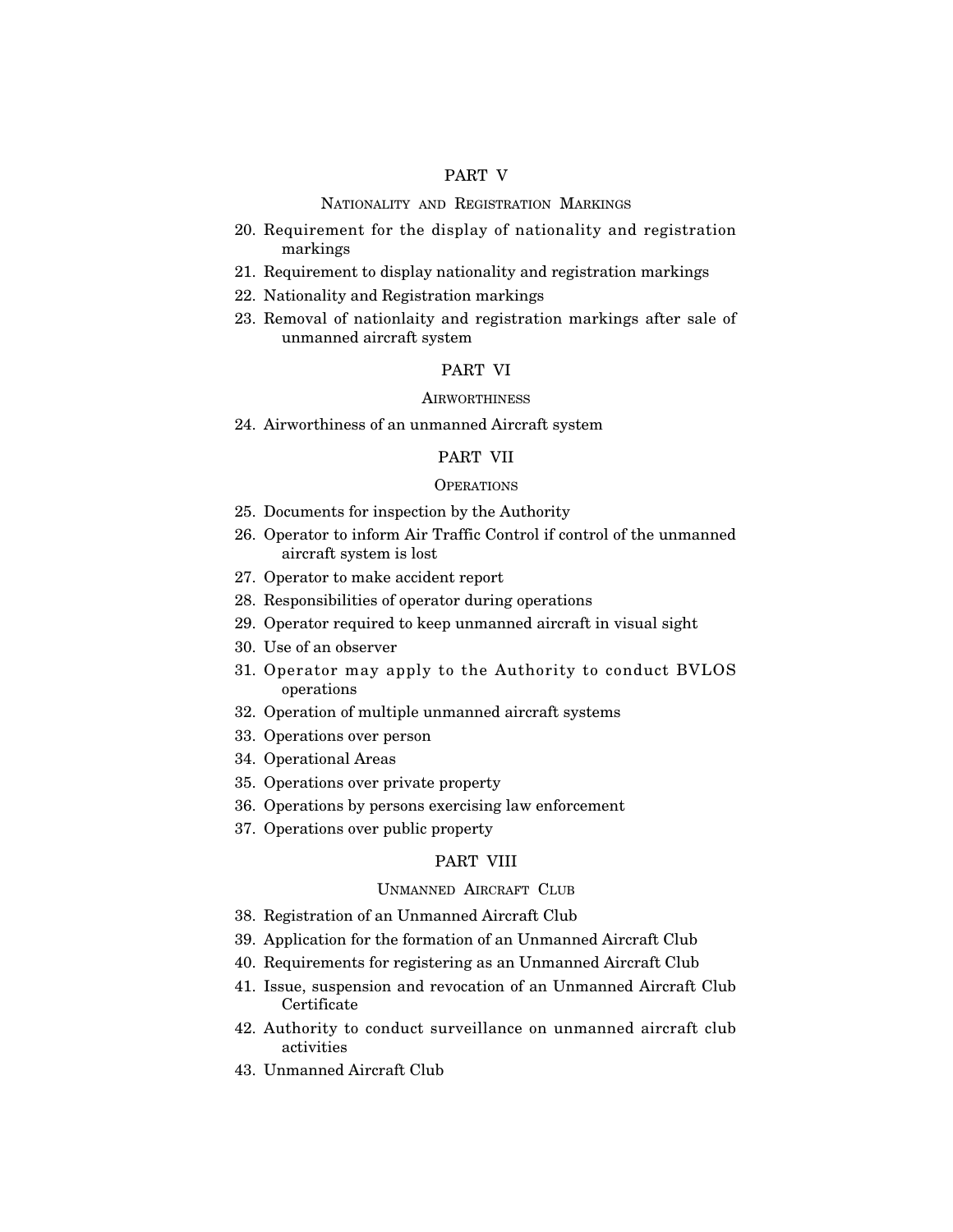# PART IX

RECREATIONAL USE OF UNMANNED AIRCRAFT SYSTEMS

- 44. Exemptions
- 45. Category 1 UAS for recreational use exempted from registration
- 46. Category 1, 2, 3 or 4 UAS for recreational use exemptions

# PART X

## **PENALTIES**

- 47. Authority to take action against persons contravening these Regulations
- 48. Authority may suspend or revoke approvals, authorizations or certificates
- 49. Fine and imprisonment

# PART XI

## **EXEMPTIONS**

- 50. Application for an exemption to these Regulations
- 51. Alternate means of compliance for general exemption or certificates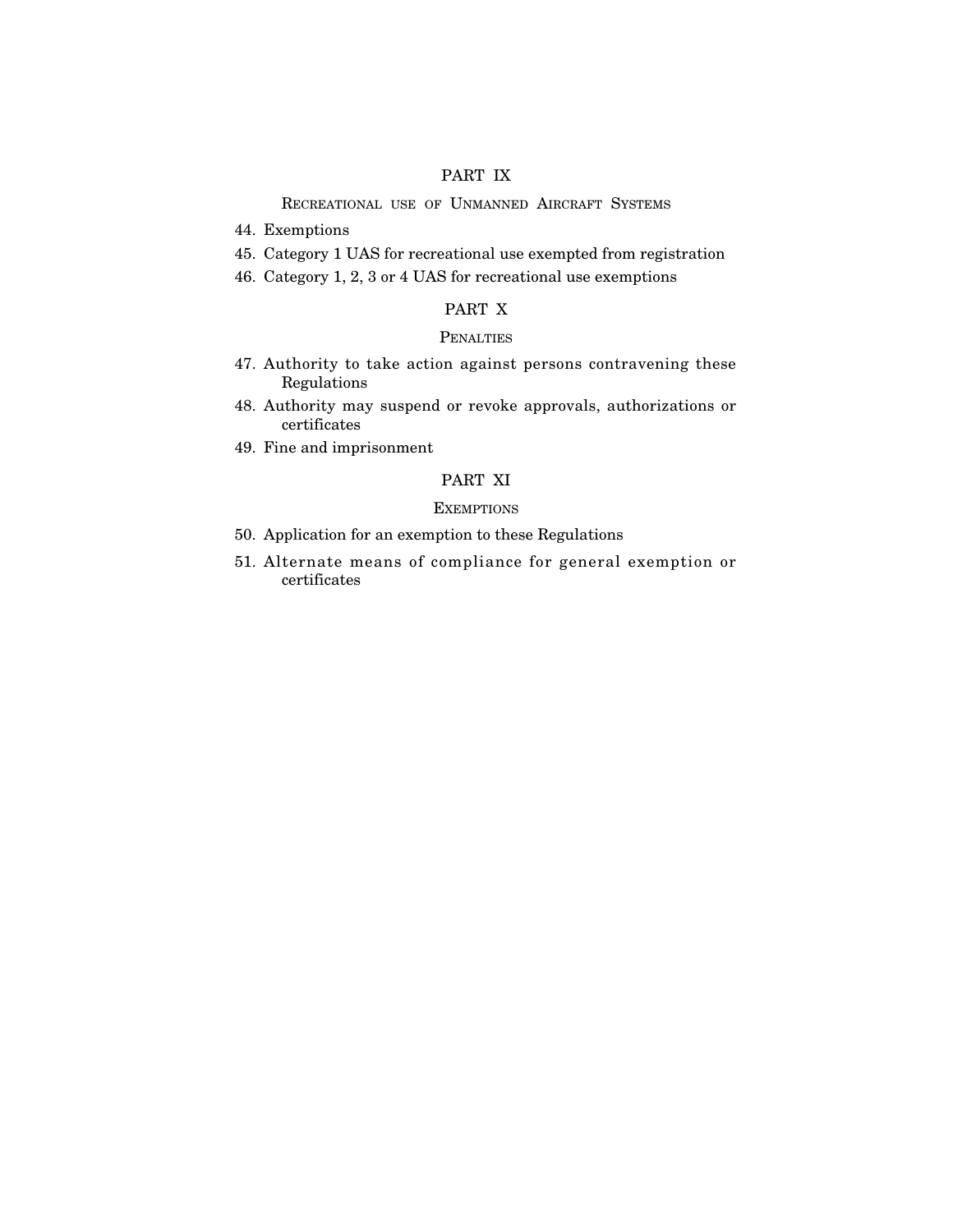LEGAL NOTICE NO. 183

## REPUBLIC OF TRINIDAD AND TOBAGO

THE CIVIL AVIATION ACT, CHAP. 49:03

## REGULATIONS

MADE BY THE AUTHORITY WITH THE APPROVAL OF THE MINISTER UNDER SECTION 33 OF THE CIVIL AVIATION ACT AND SUBJECT TO NEGATIVE RESOLUTION OF PARLIAMENT

## THE CIVIL AVIATION [(NO. 19) UNMANNED AIRCRAFT SYSTEMS] REGULATIONS, 2016

## PART I

## **GENERAL**

1. These Regulations may be cited as the Civil Aviation [(No. 19) Citation Unamnned Aircraft Systems] Regulations, 2016.

2. In these Regulations–

Interpretation

- "aircraft" means any machine that can derive support in the atmosphere from the reaction of the air other than the reactions of the air against the earth's surface;
- "Authority" means the Civil Aviation Authority of Trinidad and Tobago;
- "beyond visual line of sight (BVLOS)" means any operation which does not meet the definition of a visual line of sight operation;
- "commercial operation" means operation for hire or reward;
- "maximum takeoff mass" means the maximum mass an aircraft can takeoff and still be controlled effectively while in flight;
- "observer" means the person designated by the operator to carry out the activities required to maintain a visual line of sight of the aircraft;
- "operator" means the person who manipulates the flight controls or manages the flight command instructions for the aircraft;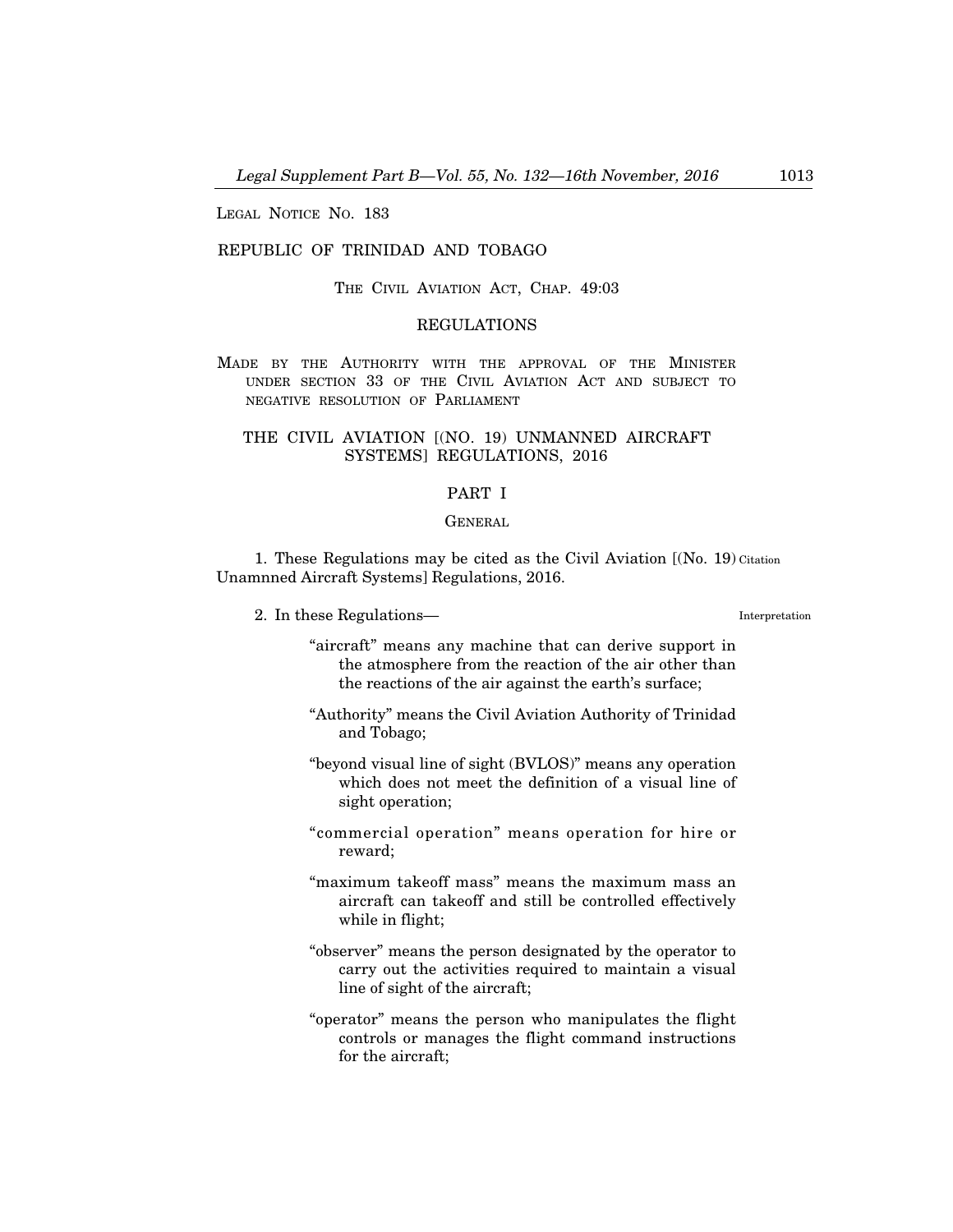- "property" means but is not limited to land, vessels, or vehicles;
- "recreational operation" means any operation conducted for the operator's personal and private purposes and where there is no commercial outcome, interest or gain;
- "unmanned aircraft (UA)" means an aircraft which is intended to fly without a human pilot onboard and is categorized as follows:
	- "Category 1 UA" has a maximum takeoff mass of seven hundred and fifty grams (750 g) and less;
	- "Category 2 UA" has a maximum takeoff mass greater than seven hundred and fifty grams (750 g) and less than twenty kilograms (20 kg) with a maximum forward velocity up to forty meters (40 m) per second;
	- "Category 3 UA" has a maximum takeoff mass of seven hundred and fifty grams (750 g) and less than twenty kilograms (20 kg) with a maximum forward velocity greater than forty meters (40 m) per second;
	- "Category 4 UA" has a maximum takeoff mass of twenty kilograms (20 kg) and greater but less than one hundred kilograms (100 kg);
	- "Category 5 UA" is an unmanned aircraft that is not classified as a category 1, 2, 3 or 4 UA;
- "unmanned aircraft system (UAS)" means an unmanned aircraft, its associated remote pilot station(s), the required command and control links and any other components as specified in the type design;
- "visual line of sight" means any operation conducted where the operator or observer maintains visual contact with the unmanned aircraft, without the use of any device other than corrective lenses, and is able to determine the aircrafts attitude, altitude, direction and location.

## Applicability of these Regulations

Applicability of these Regulations

- 3. (1) These Regulations shall apply to any–
	- (a) unmanned aircraft system, as defined in these Regulations, to be operated within the territory of Trinidad and Tobago;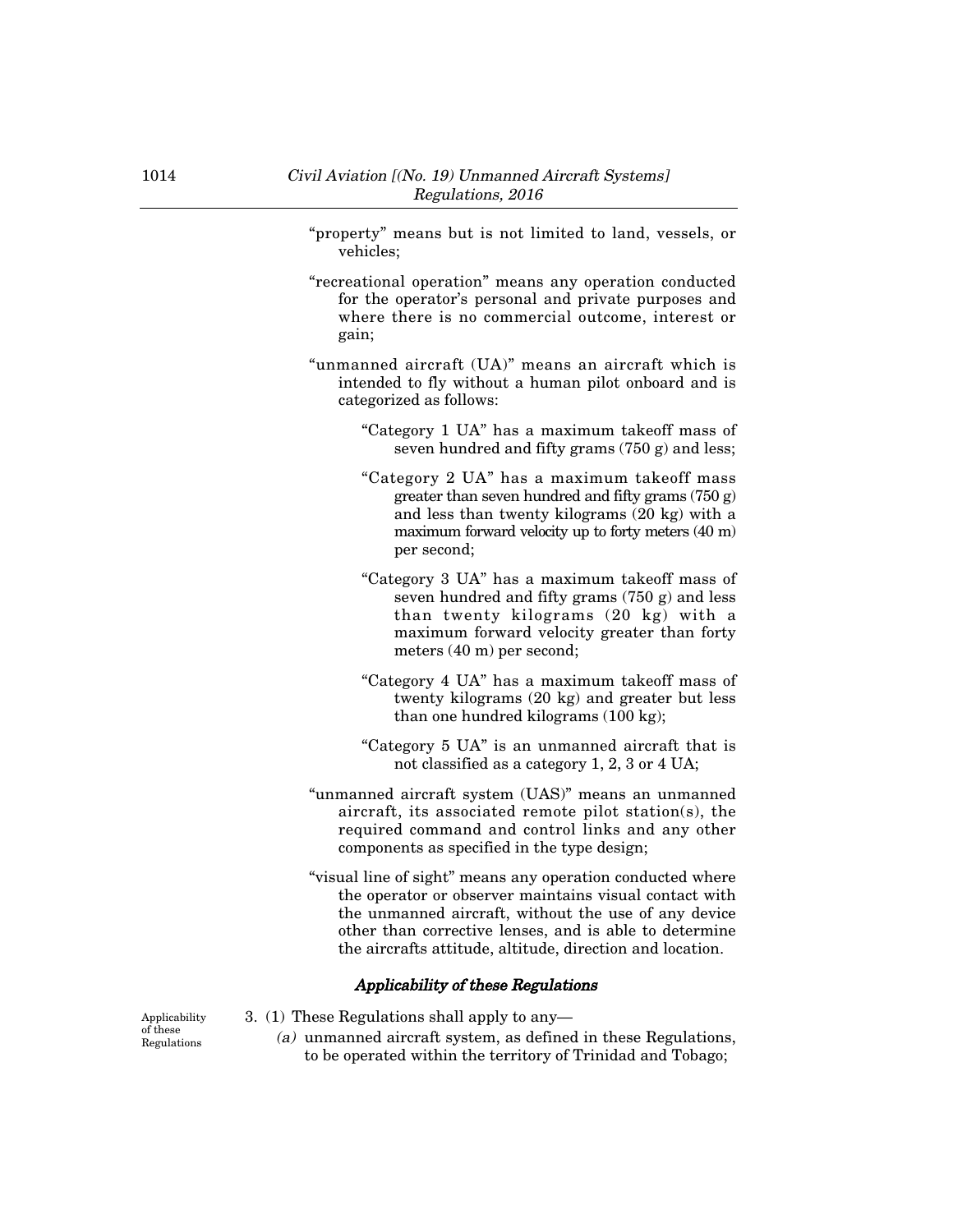- (b) person operating an unmanned aircraft system, within the territory of Trinidad and Tobago; or
- $(c)$  operation associated with the use of an unmanned aircraft system within and above the territory of Trinidad and Tobago.

# PART II

#### **REGISTRATION**

#### Registration of an unmanned aircraft system

4. (1) A person shall not operate an unmanned aircraft system Registraiton within the territory of Trinidad and Tobago unless such unmanned  $\frac{0^{f}$  and aircraft has a Certificate of Registration issued by the Authority. unmanned aircraft

system

(2) Application for registration may be made for the UAS registrations for the purpose of commercial, recreation, scientific purposes and experimental.

## Application for a Certificate of Registration for an unmanned aircraft system

5. The owner of an unmanned aircraft system who wishes to Application for register his unmanned aircraft system shall– a Certificate of Registration for

- (a) apply to the Authority on the prescribed form for the an unmanned specific category and type rating; aircraft system
- (b) submit all required documents as specified by the Authority;
- (c) pay the prescribed fee; and
- (d) meet the applicable requirements of these Regulations.

## Application requirements for registration of an unmanned aircraft system

6. (1) An application under regulation 5 may be made in respect of Application any unmanned aircraft system which is owned by a– requirements

(a) CARICOM national;

for registration of an

- (b) resident of Trinidad and Tobago as defined in section 5 of  $\frac{\text{unmanuel}}{\text{aircraft svs}}$ the Immigration Act; or aircraft system
- (c) body incorporated within a member State of CARICOM.

(2) With the specific approval of the Authority a UAS registered in another State may be permitted to operate without registration in Trinidad and Tobago.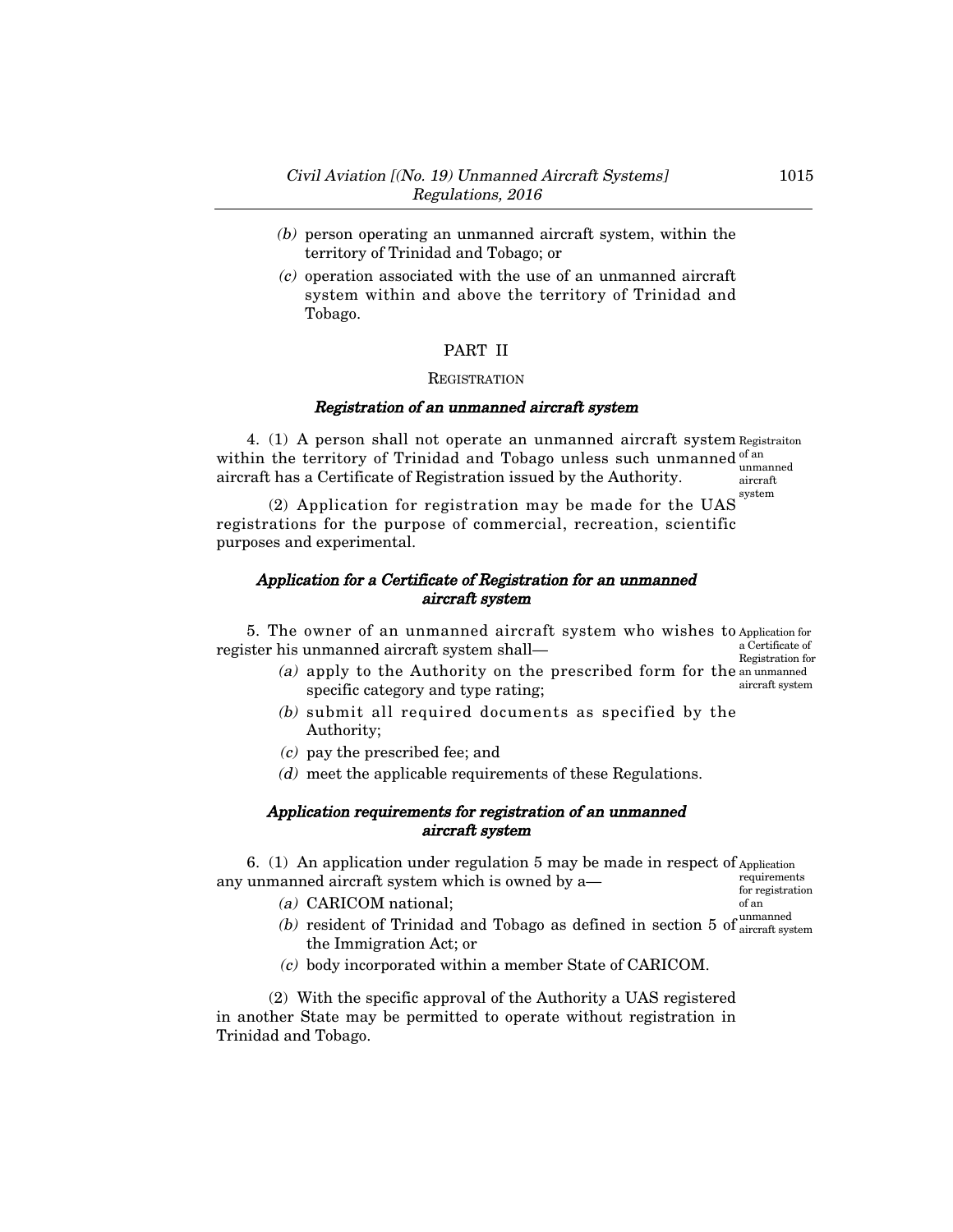## 1016 Civil Aviation [(No. 19) Unmanned Aircraft Systems] Regulations, 2016

#### Issue of Certificate of Registration

7. (1) When the Authority is satisfied that an application under Certificate of regulation 5 has met all the requirements of these Regulations, the Authority may– Issue of Registration

- (a) register the unmanned aircraft system; and
- (b) issue a Certificate of Registration in the form approved by the Authority.

(2) The owner of an unmanned aircraft system which was issued with a Certificate of Registration under subregulation (1), shall ensure that such certificate is readily available for inspection by the Authority or its designate at any time.

## Conditions for registration

8. (1) The owner of an unmanned aircraft registered under these registration Regulations shall-Conditions for

- (a) be subject to the applicable requirements of these Regulations;
- (b) comply with all prescribed conditions, limitations and directions issued by the Authority with respect to operating such unmanned aircraft system;
- (c) allow access by the Authority or its designate, at any reasonable time to inspect–
	- (i) the unmanned aircraft system;
	- (ii) any documents associated with the unmanned aircraft system; and
	- (iii) any equipment needed for the operation of the unmanned aircraft.

(2) An operator shall obtain Public liability insurance as a condition for commercial operation.

#### Deregistration for purpose of registration in Trinidad and Tobago

Deregistration registraiton in Trinidad and Tobago

9. Where the owner of an unmanned aircraft system wishes to for purpose of register the unmanned aircraft system in Trinidad and Tobago and the unmanned aircraft system is registered in another State, that owner shall ensure that the unmanned aircraft system is deregistered and provide to the Authority proof of deregistration before proceeding to have the unmanned aircraft system registered in Trinidad and Tobago.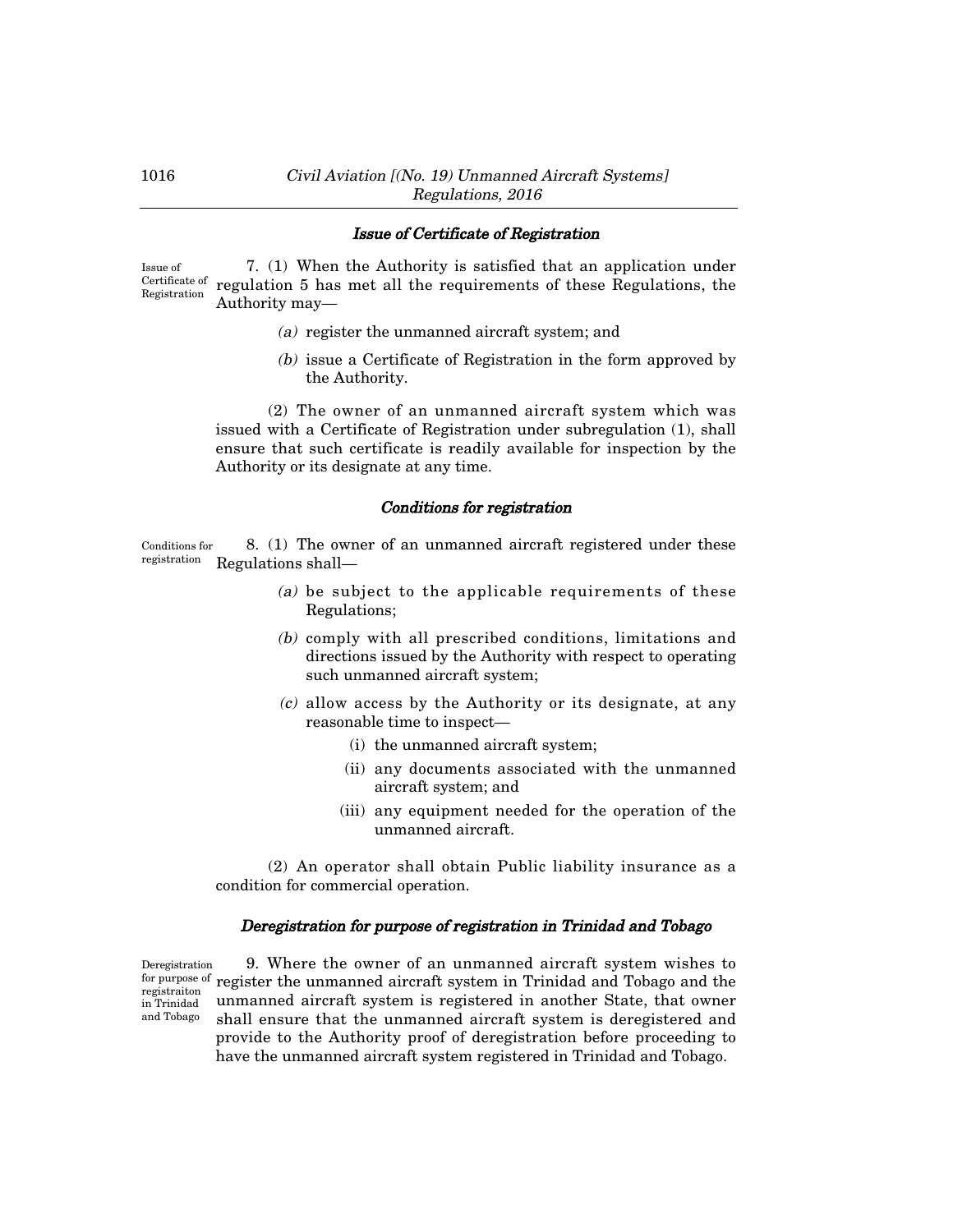#### Requirements for deregistration of an unmanned aircraft system

10. (1) An owner of an unmanned aircraft system shall notify the Requirements Authority to deregister his unmanned aircraft system, where the  $_{1}^{6}$ unmanned aircraft system– deregistration

(a) is lost or permanently destroyed; or

of an unmanned aircraft system

(b) has been sold or transferred to a new owner.

(2) Where the owner of an unmanned aircraft system wishes to deregister an unmanned aircraft system, he shall–

- (a) apply to the Authority in the prescribed form; and
- (b) pay the prescribed fee.

(3) Where the purpose of an application for deregistration of an unmanned aircraft system under subregulation (2) is to facilitate re-registration of the aircraft in another State, the Authority may deregister the unmanned aircraft system.

(4) Where the Authority has deregistered an unmanned aircraft system in accordance with these Regulations, the owner of such aircraft shall–

- (a) return the Certificate of Registration to the Authority; and
- (b) remove all nationality and registration markings from the unmanned aircraft system.

#### Unmanned aircraft system register

11. The Authority shall maintain a current Register of unmanned Unmanned aircraft systems which shall contain records of each unmanned aircraft aircraft system registered in Trinidad and Tobago as follows: system register

- (a) the number of the Certificate of Registration for the unmanned aircraft system;
- (b) the registration markings assigned to it by the Authority;
- (c) the name of the manufacturer of the unmanned aircraft system and its type design;
- (d) the serial number of the unmanned aircraft system; and
- (e) the name and address of the registered owner of the unmanned aircraft system.

## PART III

#### OPERATORS CERTIFICATE

### Unmanned Aircraft Operator Certificate

12. A person shall not operate an unmanned aircraft system in Unmanned commercial operation unless such person has been issued with an  $\frac{\text{Aircraft}}{\text{Air.}}$ Unmanned Aircraft Operator Certificate by the Authority. Operator Certificate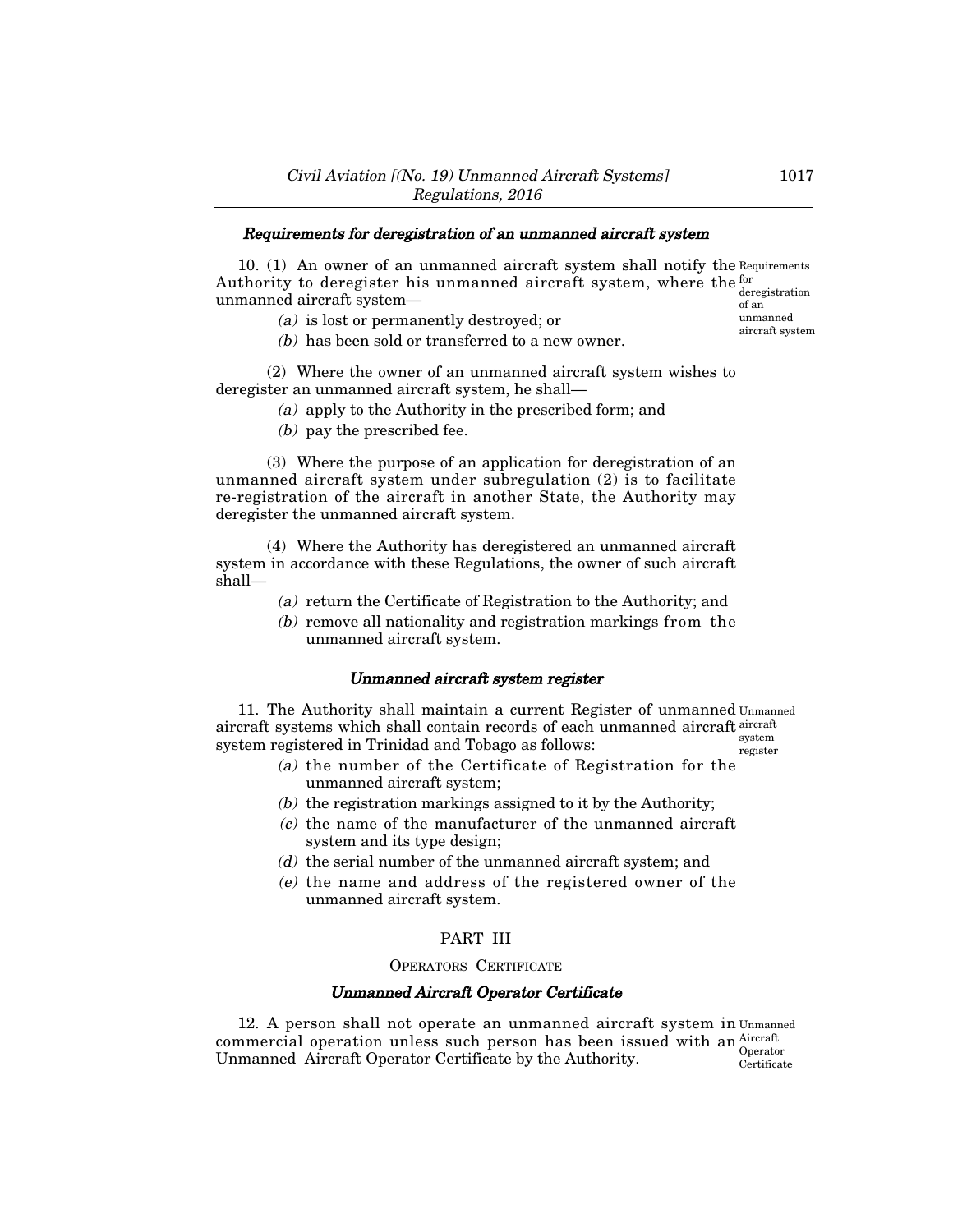## 1018 Civil Aviation [(No. 19) Unmanned Aircraft Systems] Regulations, 2016

## Application for an Unmanned Aircraft Operator Certificate

13. (1) A person who wishes to obtain an Unmanned Aircraft Operator Certificate shall– Application Unmanned

(a) apply to the Authority on the prescribed form;

- (b) submit all required documents as specified by the Authority;
- (c) pay the prescribed fee; and
- (d) comply with the requirements set out in these Regulations.

(2) For commercial or experimental UAS be at least eighteen years of age.

Issue of an Unmanned Aircraft Operator Certificate

14. Where the Authority is satisfied that the application under regulation 13 has met the requirements of these Regulations, it may issue to that person an Unmanned Aircraft Operator Certificate.

## Requirements for Granting an Unmanned Aircraft Operator Certificate

|                                     | $R$ Requirements 15. (1) An application under regulation 13, may be made in respect |
|-------------------------------------|-------------------------------------------------------------------------------------|
| an                                  | for granting of any Trinidad and Tobago registered unmanned aircraft system which   |
|                                     | Unmanned is to be operated by a—                                                    |
| Aircraft<br>Operator<br>Certificate | (a) CARICOM national:                                                               |
|                                     |                                                                                     |

- (b) resident of Trinidad and Tobago as defined in section 5 of the Immigration Act; or
- (c) body incorporated within a member State of CARICOM.

(2) Documents submitted under regulation 13, shall be reviewed and approved by the Authority, before an Unmanned Aircraft Operator Certificate is granted.

## Suspension or revocation of an Unmanned Aircraft Operator Certificate

16. The Authority may suspend or revoke the Unmanned Aircraft revocation of Operator Certificate of an operator where the Authority is satisfied that the holder of the Unmanned Aircraft Operator Certificate has failed to comply with the requirements of these Regulations. Suspension or an Unmanned Aircraft Operator Certificate

for an

Aircraft Operator Certificate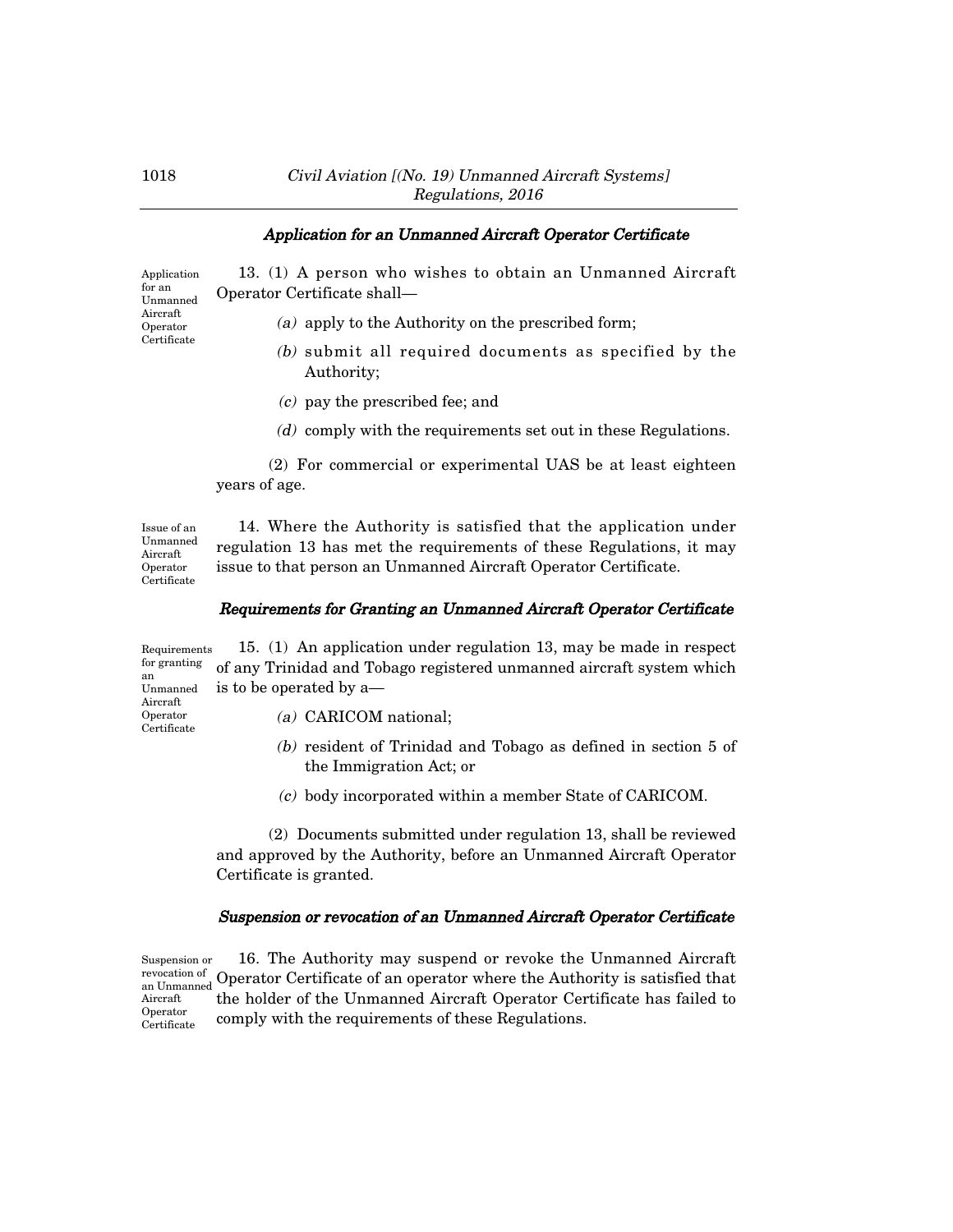# PART IV

#### OPERATOR REQUIREMENTS

#### Requirement to obtain an Operator's Licence

17. An operator of an unmanned aircraft system shall–

Requirement to obtain an

- (a) be required to apply for and obtain from the Authority an Operator's operator's licence in regard to the category of unmanned aircraft system he wishes to operate; Licence
- (b) not operate a Category 1 UA unless that person has obtained a valid UAS 1 licence;
- (c) not operate a Category 2 UA unless that person has obtained a valid UAS 2 licence;
- (d) not operate a Category 3 UAS unless the operator has successfully completed–
	- (i) manufacturer training; or
	- (ii) training under the supervision of a licenced and qualified pilot,

and has obtained a valid Category 3 UAS licence;

- (e) not operate a Category 4 or 5 UAS unless the operator has successfully completed–
	- (i) manufacturer training; or
	- (ii) training under the supervision of a licenced and qualified pilot,

and has obtained a valid Category 4 or 5 UAS licence;

- (f) comply with any other requirements specified by the Authority on application; and
- $(g)$  be a person holding a licence in a higher class is authorized to operate aircraft in a lower class provided he is trained and competent in the type and class of aircraft.

## Operator to establish and maintain training and operation records for commercial operations

18. An operator of an unmanned aircraft system shall establish and Operator to maintain a record of his training and operation activities and make establish and such records available upon request to the Authority for inspection. maintain

training and operation records for commercial operations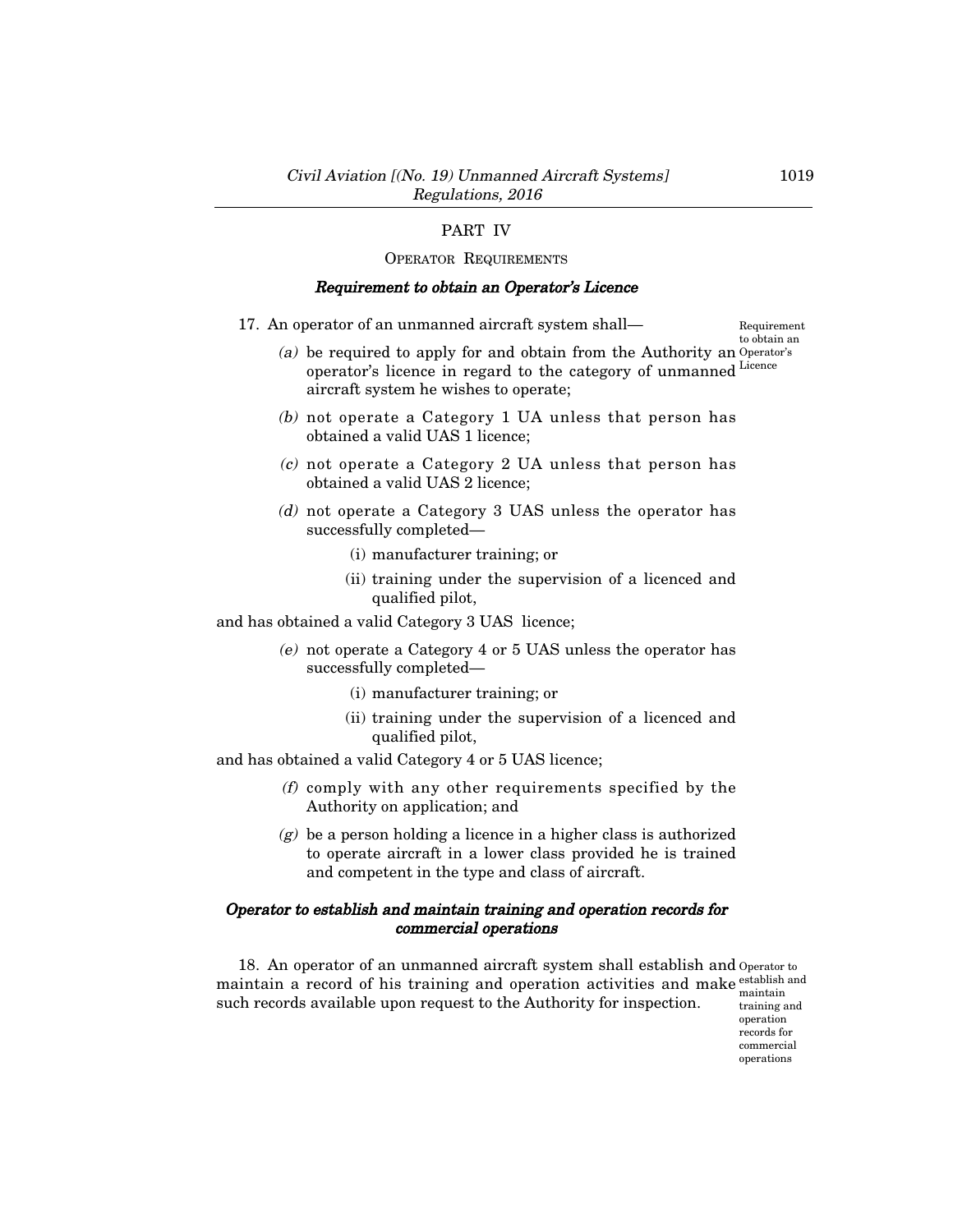## Prohibition on operation of an unmanned aircraft system due to a medical condition, medication or under the influence of alcohol or drug

Prohibition on operation of an unmanned aircraft system

19. An operator of an unmanned aircraft shall not operate an unmanned aircraft system where the operator–

- (a) knows or has reason to believe that an existing medical condition may interfere with the safe operation of the unmanned aircraft system;
- (b) is taking medication or receiving treatment for a medical condition which the operator knows or has reason to believe may interfere with the safe operation of the unmanned aircraft system; or
- (c) is under the influence of alcohol or any controlled substance that might impair the operator's judgment.

#### PART V

#### NATIONALITY AND REGISTRATION MARKINGS

#### Requirement for the Display of Nationality and Registration Markings

Requirement for the display of nationality and registration markings

20. This Part prescribes the requirements for the display of nationality and registration markings on unmanned aircrafts.

#### Display of Nationality and Registration Markings

Requirement to display nationality and registration markings

21. (1) A person shall not operate an unmanned aircraft unless the aircraft displays the nationality and registration markings in accordance with this Part. A UAS in the racing and/or experimental class may not be subject to this requirement.

(2) A person shall not place on an unmanned aircraft, any design, mark or symbol that modifies or confuses the nationality and registration markings required under these Regulations unless otherwise authorized by the Authority.

(3) The nationality and registration markings on an unmanned aircraft under subregulation (1), shall be–

- (a) painted on the outer surface of the aircraft or affixed by other means ensuring a similar degree of permanence;
- $(b)$  in-
	- (i) capital letters in Roman characters without ornamentation; and
	- (ii) numbers in Arabic numerals without ornamentation;
- (c) in clear and distinct contrast with the colour of the background;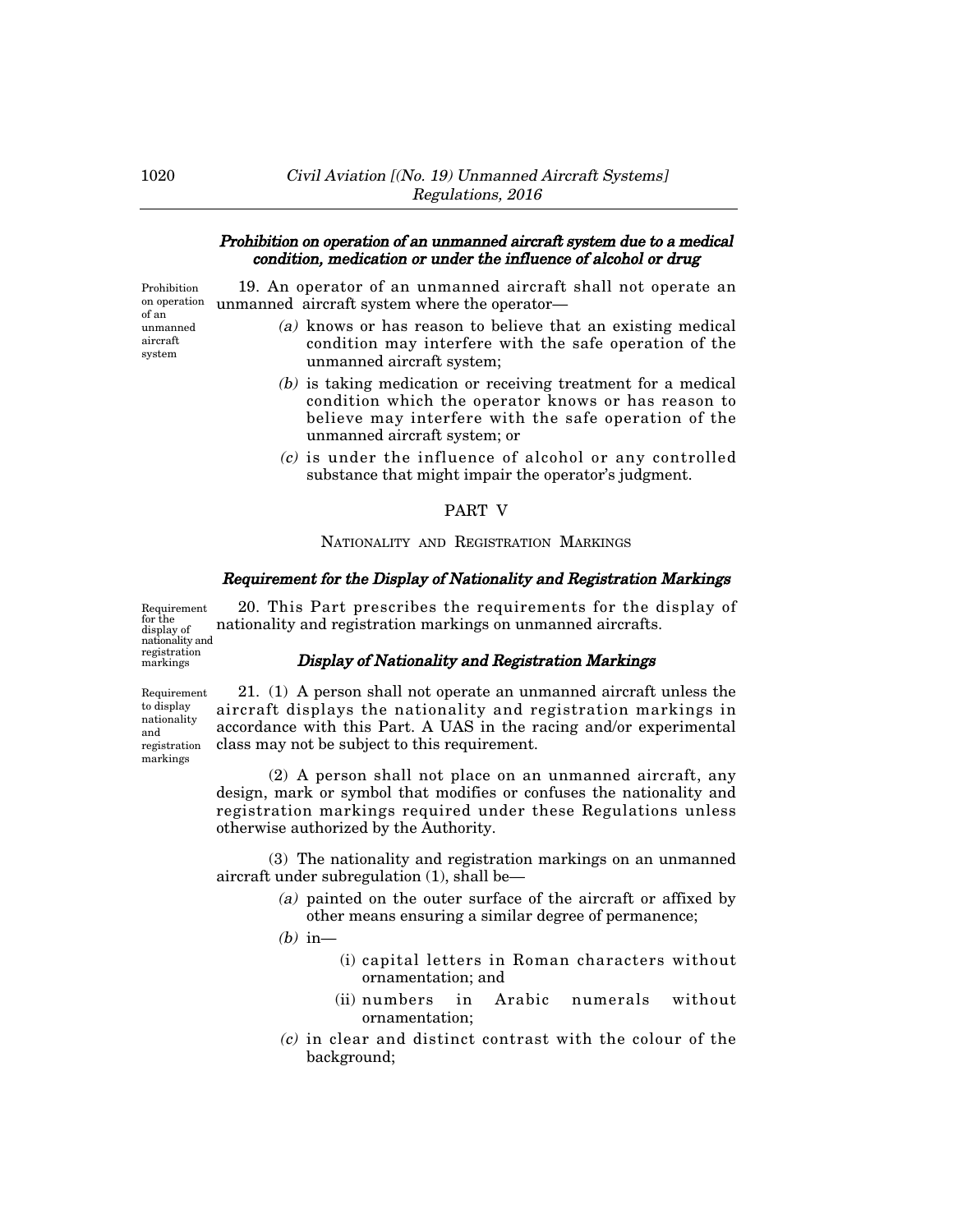- (d) large and legible; and
- (e) kept clean and visible at all times.

(4) The operator of an unmanned aircraft shall ensure that the nationality and registration markings on his unmanned aircraft are attached permanently to the back section of a high-visibility vest which shall be worn by the operator while operating the unmanned aircraft.

#### Nationality and registration markings

22. (1) The operator of an unmanned aircraft shall ensure that the Nationality unmanned aircraft is marked with a group of characters representing— $\frac{and}{end}$ registration

- (a) the nationality markings assigned by the Authority for  $\frac{\text{markings}}{\text{max}}}$ unmanned aircraft; and
- (b) the registration markings of the unmanned aircraft as a group of letters or numbers assigned by the Authority.

(2) The nationality mark of Trinidad and Tobago under subregulation  $(1)(a)$ , shall be the National flag.

(3) Where, as a result of the configuration of an unmanned aircraft, it is not possible to mark such aircraft in accordance with subregulation (1), the owner or operator, where applicable, shall apply to the Authority to use a different display.

(4) The nationality markings under subregulation (1) shall precede the registration mark.

(5) The Authority shall, as far as practicable advise where the nationality and registration markings shall be placed on the unmanned aircraft.

## Removal of Nationality and registration markings after sale of unmanned aircraft system

23. (1) When an unmanned aircraft system is sold by the owner to a  $_{\rm{Removal of}}$ purchaser who is not a citizen of Trinidad and Tobago or a person under Nationality regulation 6, the owner shall– and

registration markings after sale of unmanned system

- (a) deregister such aircraft in accordance with regulation 10;
- $(b)$  remove all nationality and registration markings before the aircraft unmanned aircraft is delivered to the purchaser; and
- (c) return the Certificate of Registration for the unmanned aircraft to the Authority.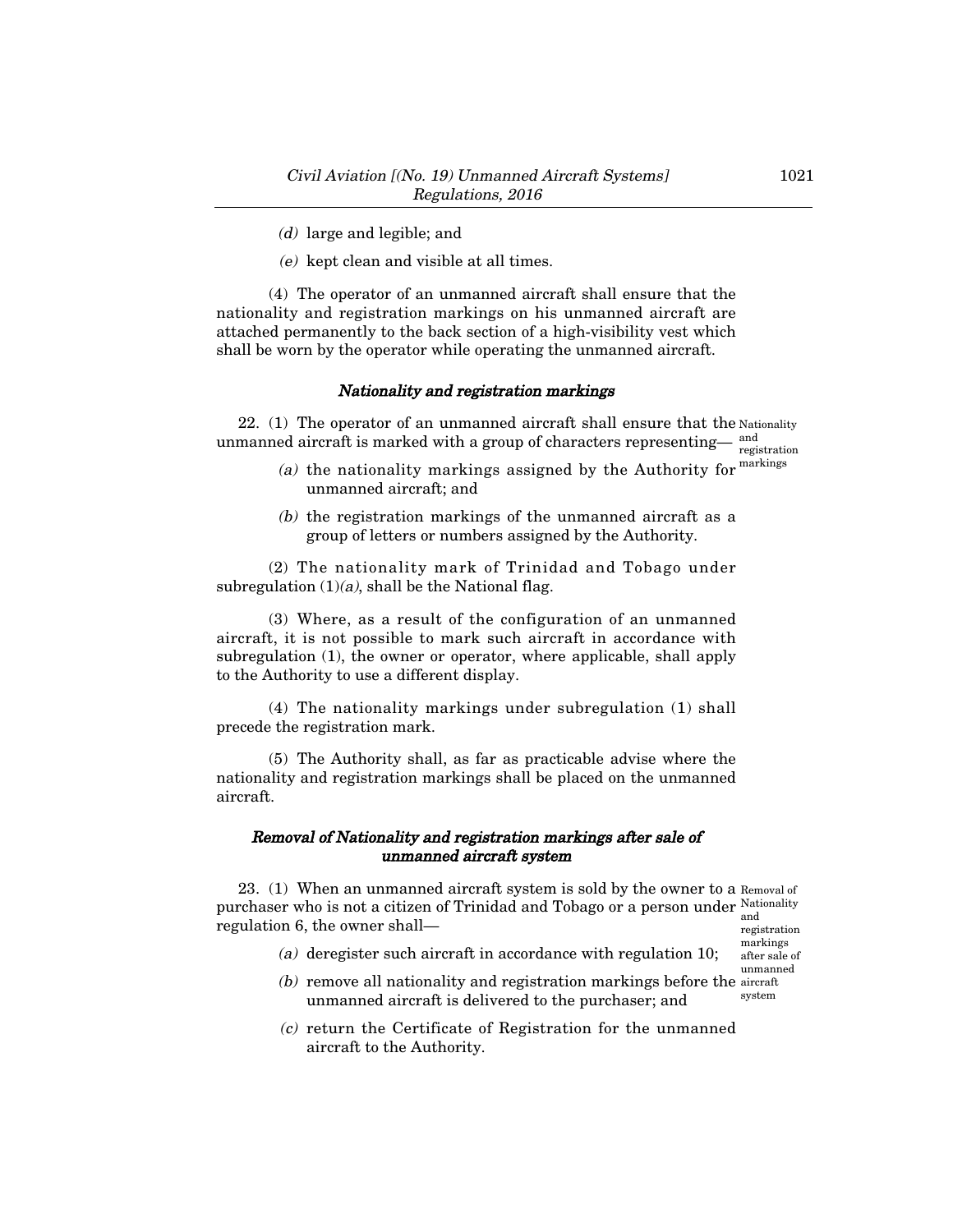(2) Where an unmanned aircraft system is sold by the owner to a purchaser who is a citizen of Trinidad and Tobago or to a person under regulation 6, the owner shall–

- (a) inform the Authority of such sale and change of ownership; and
- (b) return the Certificate of Registration for the unmanned aircraft system to the Authority.

#### PART VI

#### **AIRWORTHINESS**

#### Airworthiness of an Unmanned Aircraft System

Airworthiness of an unmanned Aircraft system

- 24. (1) An operator of an unmanned aircraft system shall–
	- (a) maintain such system according to the manufacturers' design specifications and follow the manufacturers' specifications for all modifications to the system;
	- (b) conduct a pre-flight inspection to ensure such unmanned aircraft system is in a condition that ensures safe operation; and
	- (c) conduct a post flight inspection for any damage that may have occurred in flight.

(2) Notwithstanding subregulation (1), an operator shall follow all procedures outlined in any manual submitted and approved by the Authority.

(3) An operator shall follow all applicable airworthiness directives.

(4) An operator shall not operate an unmanned aircraft unless the conditions set out in subregulation (1) have been observed and the operator has determined that the unmanned aircraft is in a condition for safe operation.

#### PART VII

#### **OPERATIONS**

#### Documents for inspection by the Authority

25. An operator shall, when operating an unmanned aircraft system, for inspection have readily available for inspection by the Authority or its designate at any time the following documents: Documents by the Authority

> (a) the certificate of registration for the unmanned aircraft system;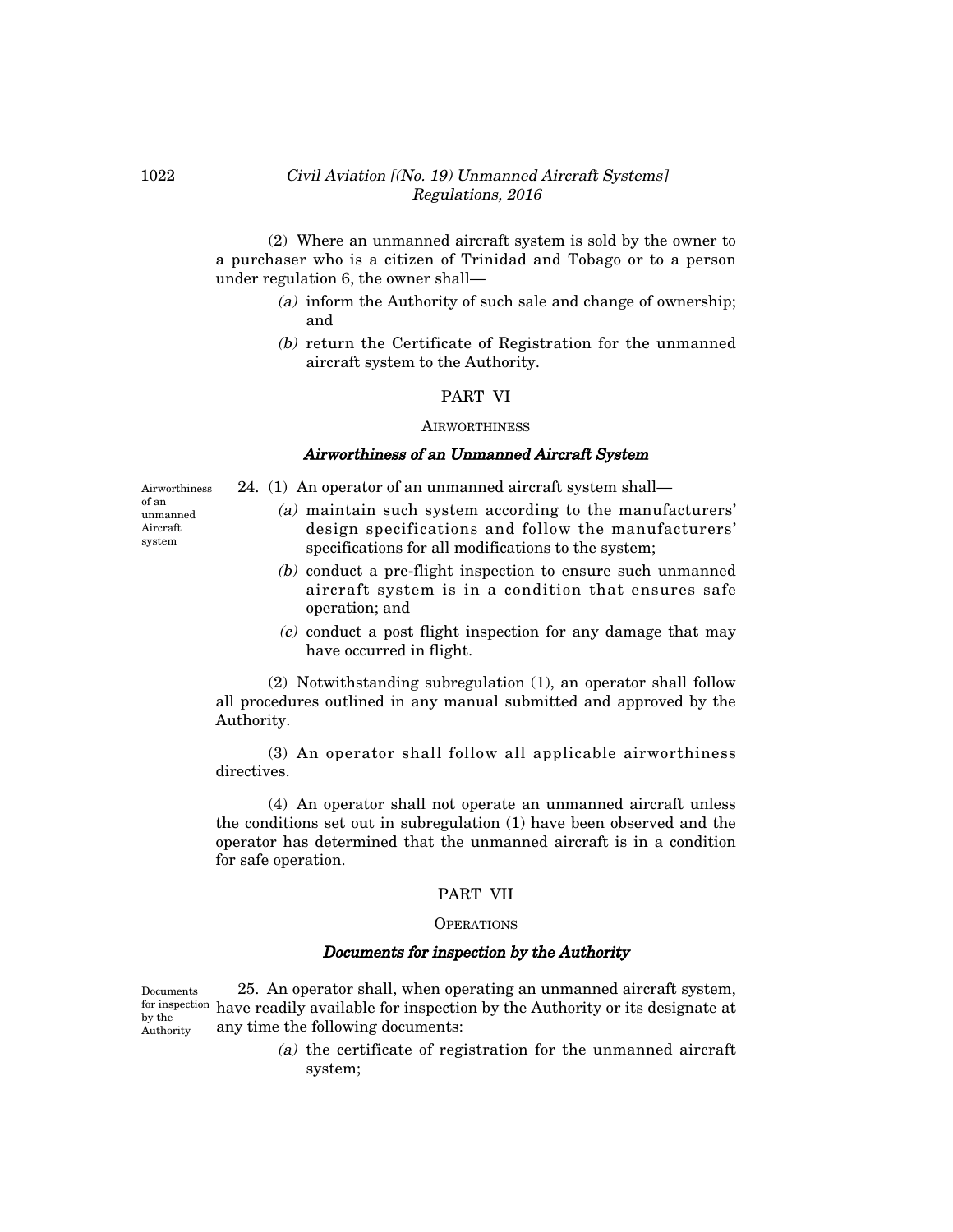- (b) an Unmanned Aircraft Operator Certificate;
- (c) the appropriate Unmanned Aircraft System Licence; and
- (d) any other document, records or reports as may be specified by the Authority from time to time that the operator shall be required to keep.

## Operator to inform Air Traffic Control Unit if control of the unmanned aircraft system is lost

26. An operator shall immediately make a report to the closest Operator to Air Traffic Control Unit if the operator has lost control of the unmanned inform Air aircraft system and the unmanned aircraft continues to fly. Unit if control of the

unmanned aircraft system is lost

report

27. An operator shall make a report to the Authority within ten days Operator to if any operation has resulted in– make accident

- (a) any injury to a person or animal; or
- (b) damage to any property, not owned by the operator.

## Responsibilities of operator during operations

28. (1) Unmanned aircraft systems shall not—

Responsibilities of operator

- (a) be operated in a careless or reckless manner so as to during endanger the life or property of another; operations
- (b) drop objects with the intent to endanger the life or property of another; or
- (c) be operated so as to pose a risk of damage to other aircraft, persons or property.

(2) An operator shall ensure that the unmanned aircraft yields the right of way to all manned aircraft operations and is restricted to the operational areas identified in regulation 33 so as to not create a collision hazard.

(3) The operator shall discontinue the flight of the unmanned aircraft if the operator knows or has reason to believe that continuing the flight could pose a hazard to other aircrafts, persons or property.

## Operator required to keep unmanned aircraft in visual sight

29. An Operator of an unmanned aircraft system shall keep the Operator unmanned aircraft in visual line of sight.

required to keep unmanned aircraft in visual sight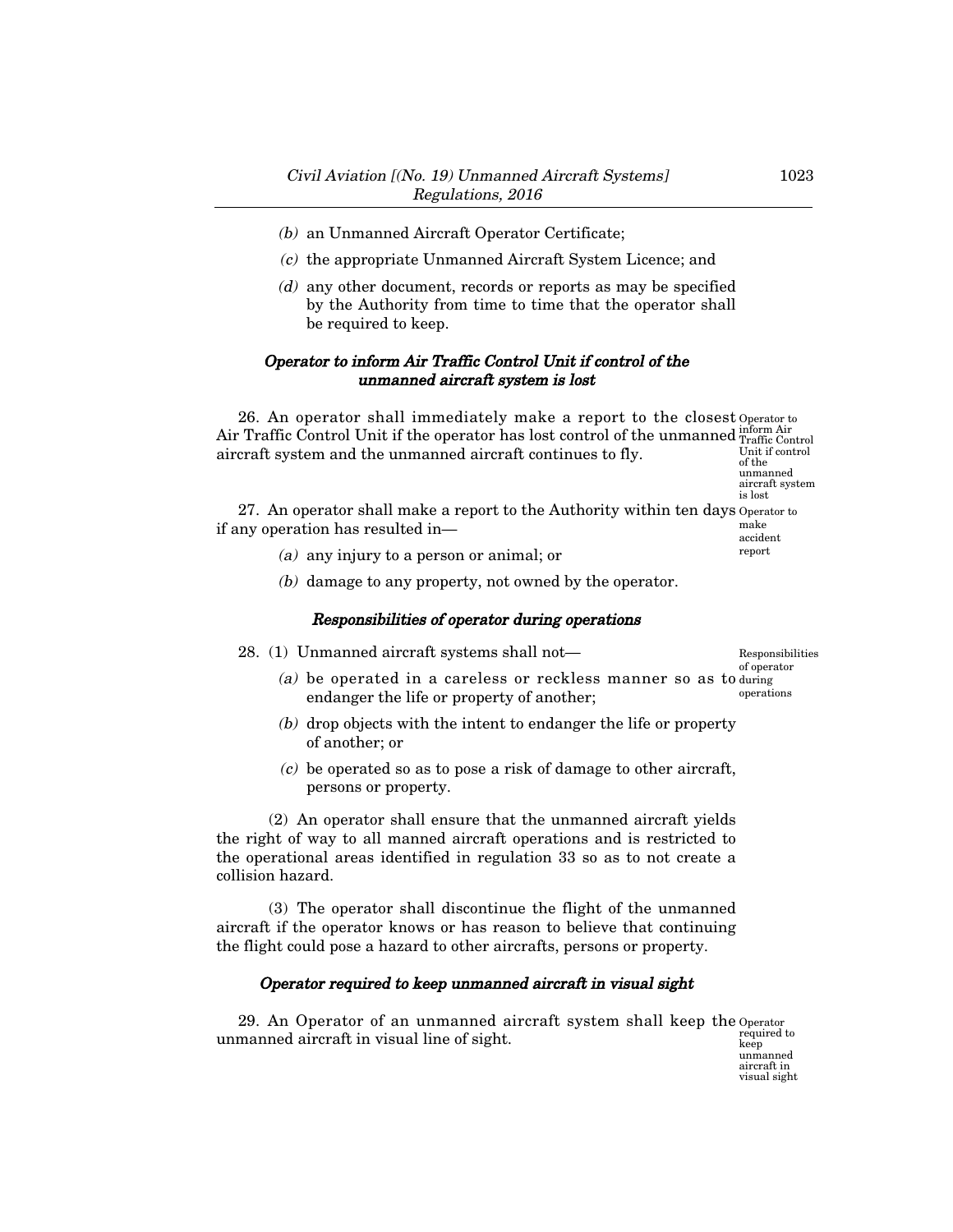30. An observer may be used to satisfy the requirement of regulation 29 provided– Use of an observer

- (a) the observer is also subject to the medical requirements set out for the operator in regulation 19;
- (b) the operator and the observer are in clear continuous communication; and
- (c) the unmanned aircraft remains close enough to the operator for the operator to be capable of seeing the aircraft with vision unaided by any other device other than corrective lenses.

31. Notwithstanding regulation 29, an operator of an unmanned aircraft system may apply to the Authority to conduct beyond visual line of sight (BVLOS) operations and the Authority shall as far as practicable, consider each application having regard to the intentions of the operator in granting permission. Operator may apply to the Authority to conduct BVLOS operations

## Operation of multiple unmanned aircraft systems

32. A person shall not act as an operator or observer for more than one unmanned aircraft system at any given time. Operation of multiple unmanned aircraft systems

## Operations over persons

33. An operator shall not operate an unmanned aircraft system over another person except where that person– Operations over person

- (a) has consented to participate in the operation and have the aircraft fly over; or
- (b) is located under a covered structure that provides reasonable protection if the unmanned aircraft was to lose control and was given sufficient notice that an unmanned aircraft is conducting operations in the vicinity.

## Operational Areas

34. (1) An operator shall not operate a Category 1 UA–

Operational areas

- (a) within two kilometers (2 km) from the boundary of an aerodrome, including the approach lighting system;
	- (b) within one kilometer (1 km) of a helipad or restricted fly zones as define in the Aeronautical Information Publication ENR5; or
	- $(c)$  above thirty metres (30 m) or one hundred feet (100 ft).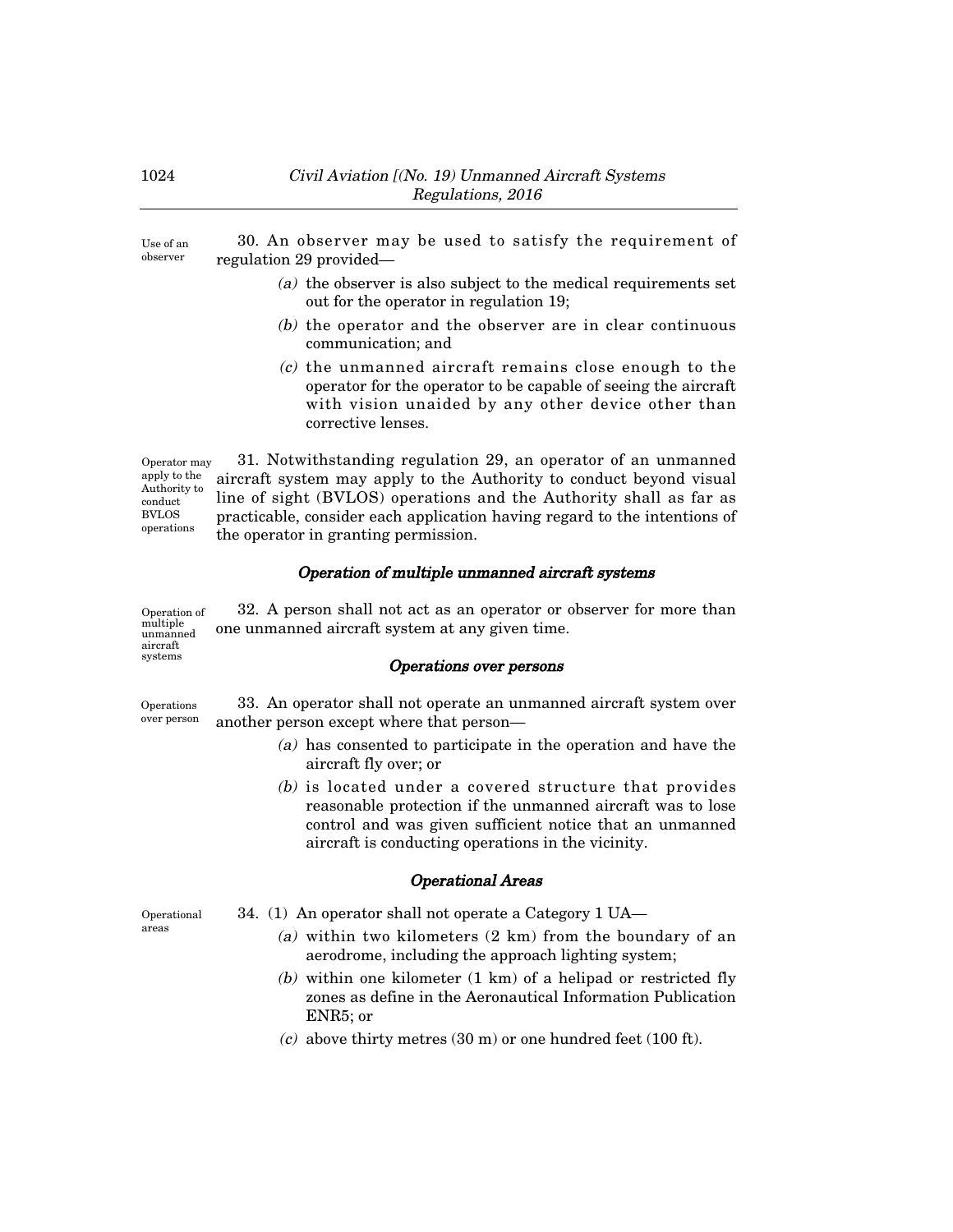- (2) An operator shall not operate a Category 2, 3, 4 or 5 UA–
	- (a) within five kilometres (5 km) from the boundary of an aerodrome including the approach lighting system and any other manned aircraft operations;
	- (b) within two kilometres  $(2 \text{ km})$  of a helipad;
	- $(c)$  within one kilometre  $(1 \text{ km})$  of any restricted fly zone as listed in the Aeronautical Information Publication ENR5; or
	- (d) above one hundred and twenty metres (120 m) or four hundred feet (400 ft).

# Operations over private property

35. An operator of an unmanned aircraft shall not conduct any Operations operations over or within private property unless he has been granted over private permission by the owner of the property. property

36. Operations by persons in the exercise of law enforcement are Operations by exempt from this provision. persons exercising

#### Operations over Public Property

37. An operator of an unmanned aircraft system shall not conduct Operations any operations within, or over public property, unless written *ever public* permission is sought and obtained prior to the operation of the unmanned aircraft system from the relevant Authority with responsibility for the area in which the operator wishes to conduct operations. property

#### PART VIII

UNMANNED AIRCRAFT CLUB

#### Registration of an Unmanned Aircraft Club

38. Where a–

- (a) person;
- (b) group of persons; or
- (c) nationally registered club,

wishes to be registered as an Unmanned Aircraft Club for the recreational use of Unmanned Aircraft Systems, an application shall be made to the Authority to be registered as an Unmanned Aircraft Club.

Registration of an unmanned aircraft club

law enforcement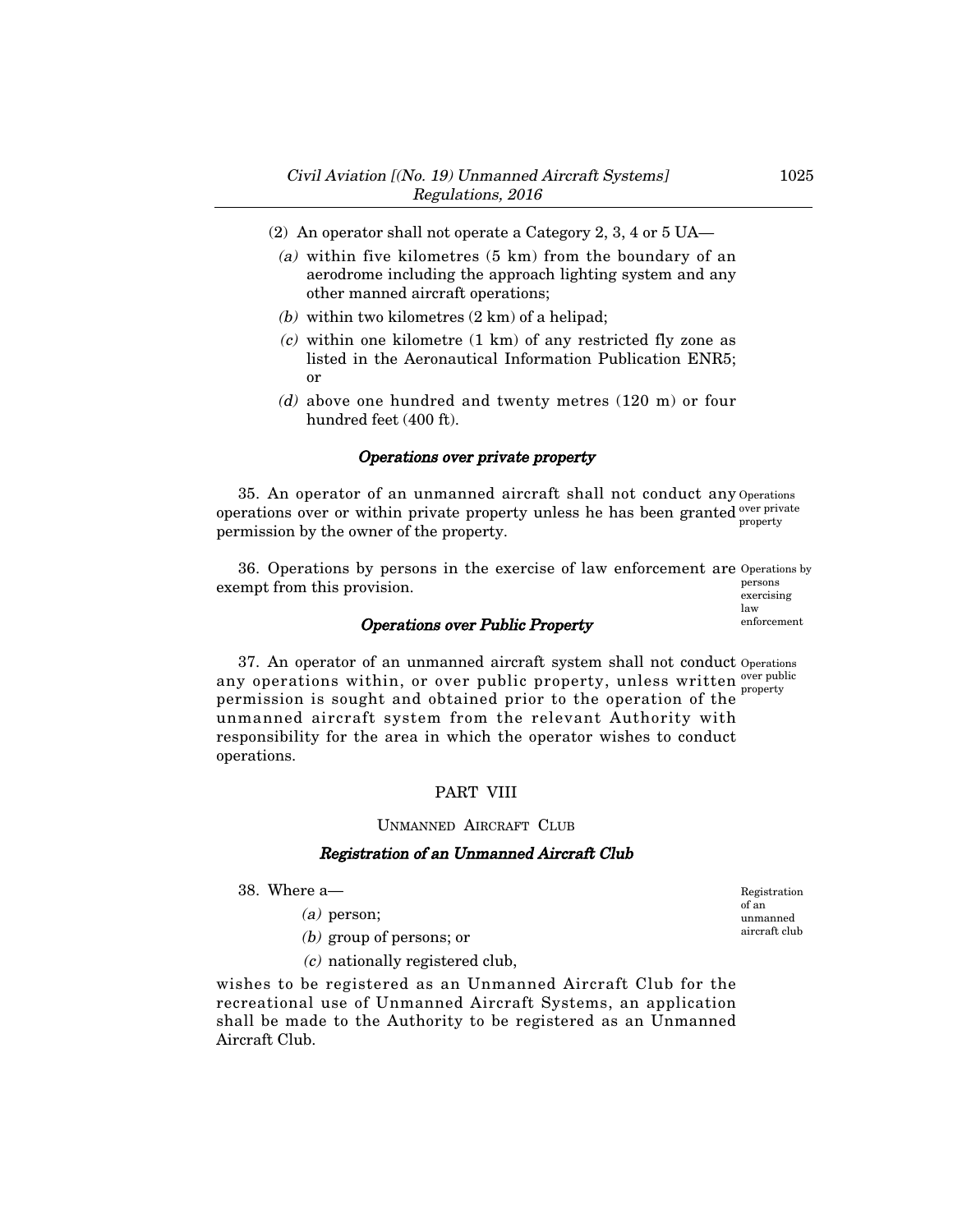# Application for the formation of an Unmanned Aircraft Club 39. An application for the formation of an unmanned aircraft club

shall– Application for the

formation of an unmanned aircraft club

(a) be made to the Authority on the prescribed form;

- (b) in the case of a nationally registered club, also include with the application, documentation showing proof of registration;
- (c) specify the area of land to be used by the club for operations;
- (d) pay the prescribed fee;
- (e) submit an operations manual to the Authority detailing the types of unmanned aircraft systems it intends to operate and the manner of the operations to be conducted by the club;
- (f) provide any other documentation as required by the Authority; and
- (g) satisfy any other applicable requirements as set out in these Regulations.

# Requirements for registering as an Unmanned Aircraft Club

Requirements for registering as an unmanned aircraft club

- 40. An application under regulation 38 may be made by a–
	- (a) CARICOM national;
	- (b) resident of Trinidad and Tobago as defined in section 5 of the Immigration Act; or
	- (c) body incorporated within a member State of CARICOM.

## Issue, suspension and revocation of an Unmanned Aircraft Club **Certificate**

Issue, suspension and revocation of

an Unmanned Aircraft Club Certificate

41. (1) Where the Authority is satisfied that an application made under regulation 38 has met the requirements of these Regulations, it may issue to the operator an Unmanned Aircraft Club Certificate.

(2) The Authority may suspend or revoke the Unmanned Aircraft Club Certificate of an unmanned aircraft club where the Authority has given written notice to the club administrator of the failure by members of the club to comply with the requirements of these Regulations and the Authority is satisfied that the unmanned aircraft club has had sufficient time to comply.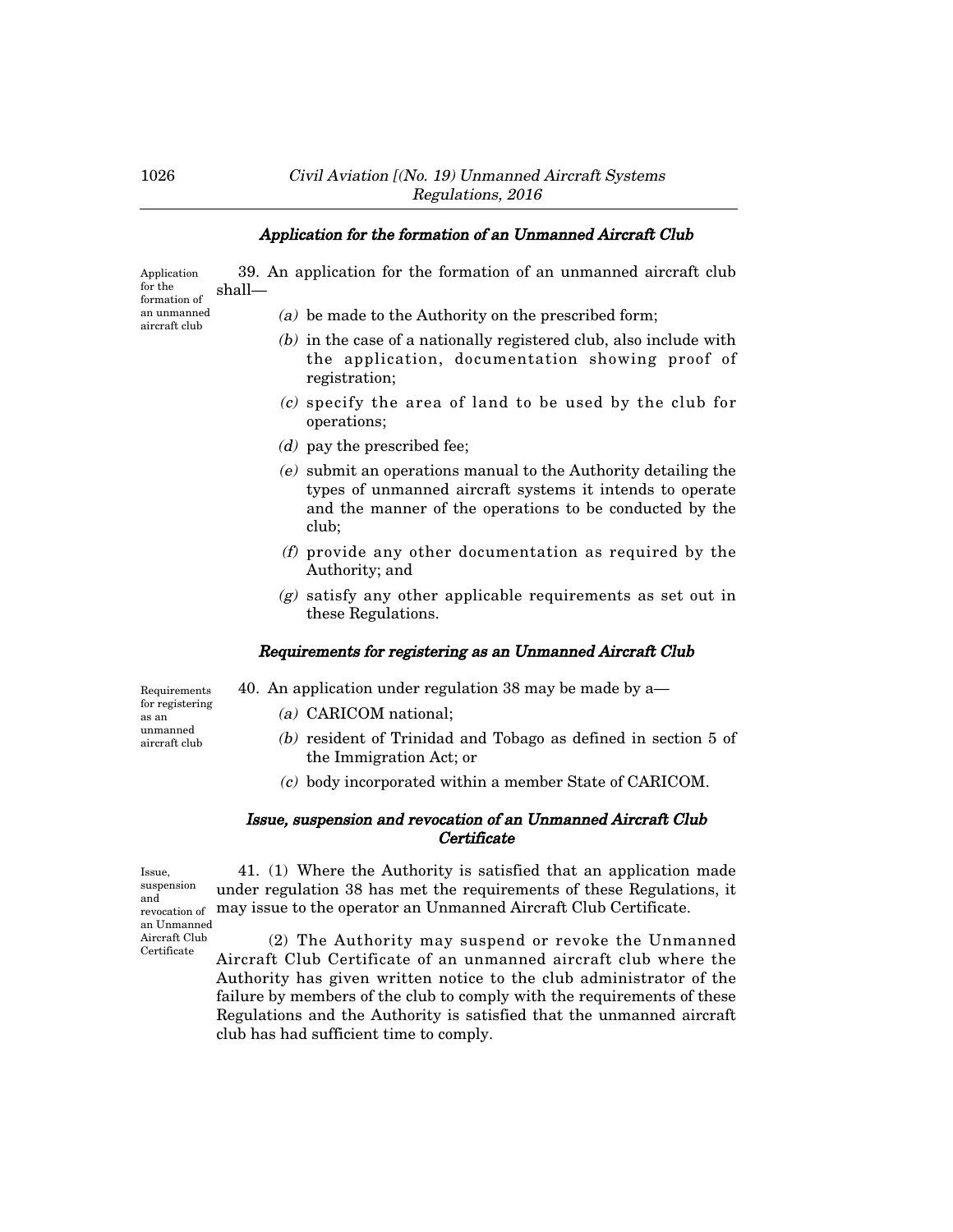## Authority to conduct surveillance on unmanned aircraft club activities

42. (1) The Authority may request permission from the unmanned Authority to aircraft club to inspect equipment, documents and land areas used by  $\frac{\text{conduct}}{\text{concent}}$ the club in order to conduct surveillance and inspection activities to  $\frac{1}{200}$  unmanned ensure compliance with these Regulations. surveillance aircraft club activities

(2) Where the Authority is refused permission as set out in subregulation (1), the Authority may suspend or revoke the Unmanned Aircraft Club Certificate of an unmanned aircraft club.

#### Unmanned Aircraft Club

43. (1) An unmanned aircraft club shall–

Unmanned aircraft club

- (a) be registered with the Authority before operations can begin;
- (b) confine operations to those areas specified in the club's application under regulation 39 and any other limitations imposed by the Authority in granting approval;
- (c) keep an updated registry of all persons who are members of the unmanned aircraft club and make such register available for the Authority's inspection upon request; and
- (d) comply with any other applicable requirements as set out in these Regulations.

(2) Notwithstanding subregulation (1), a registered unmanned aircraft club may apply to the Authority for exemption from any aspect of these Regulations and the Authority may, after having considered the request, grant the exemption.

(3) An exemption granted under subregulation (2) shall apply only to registered members of the unmanned aircraft club which requested the exemption and only within the area specified in the club's application under regulation 38.

#### PART IX

RECREATIONAL USE OF UNMANNED AIRCRAFT SYSTEMS

#### Exemptions

44. An operator of an unmanned aircraft system shall comply with Exemptions these Regulations unless specifically exempted under this Part.

45. An operator, who operates a Category 1 UAS solely for recreational use as defined in these Regulations, shall not be required to register the unmanned aircraft. Category 1 UAS for recreational use exempted from registration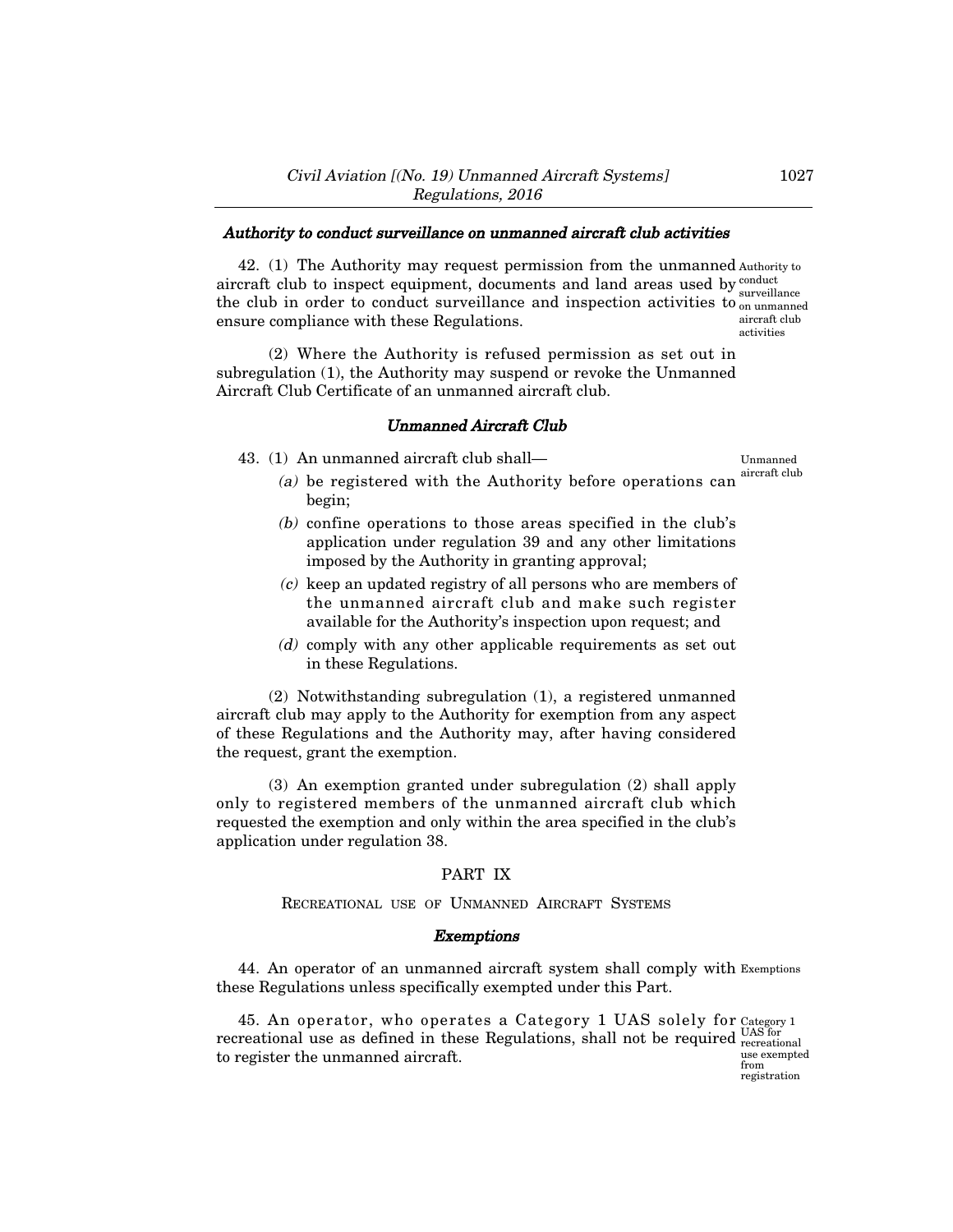46. An operator who operates a Category 1, 2, 3 or 4 UAS, solely for  $\frac{3 \text{ or } 4 \text{ UAS}}{3 \text{ or } 2 \text{ UAS}}$  recreational use, shall not be required to Category 1, 2, recreational

use exemptions

- (a) apply for an Unmanned Aircraft Operator Certificate;
- (b) keep a proficiency record; or
- (c) obtain an Unmanned Aircraft System licence,

provided the operator is–

- (i) operating under the designation of a registered unmanned aircraft club in the club's designated area; or
- (ii) under the direction of a qualified pilot; or
- (iii) over private land with the land owner's permission.

# PART X

#### **PENALTIES**

47. The Authority may take such actions as to ensure that persons operating unmanned aircraft systems comply with the requirements of these Regulations. Authority to take action against persons contravening these

conducted an unsafe flight operation, the Authority may suspend or Regulations Authority may suspend or revoke approvals,

revoke any or all approvals, authorizations or certificates issued to him. authorizations or certificates

Fine and imprisonment

49. The use of an unmanned aircraft system with the intent to disrupt or endanger civil aviation or any public or private property shall attract a fine of three hundred and fifty thousand dollars and imprisonment for five years.

48. Where the Authority has determined that an operator has

#### PART XI

## **EXEMPTIONS**

50. A person who cannot comply with the general requirements of these regulations may apply to the authority for an exemption showing good reasons why compliance is not possible. Application exemption to Regulations

51. Where an application is made for a general exemption an applicant shall submit an equivalent safety case stating an alternate means in compliance with the regulations.

Alternate means of compliance for general exemption or

certificates

for an

these